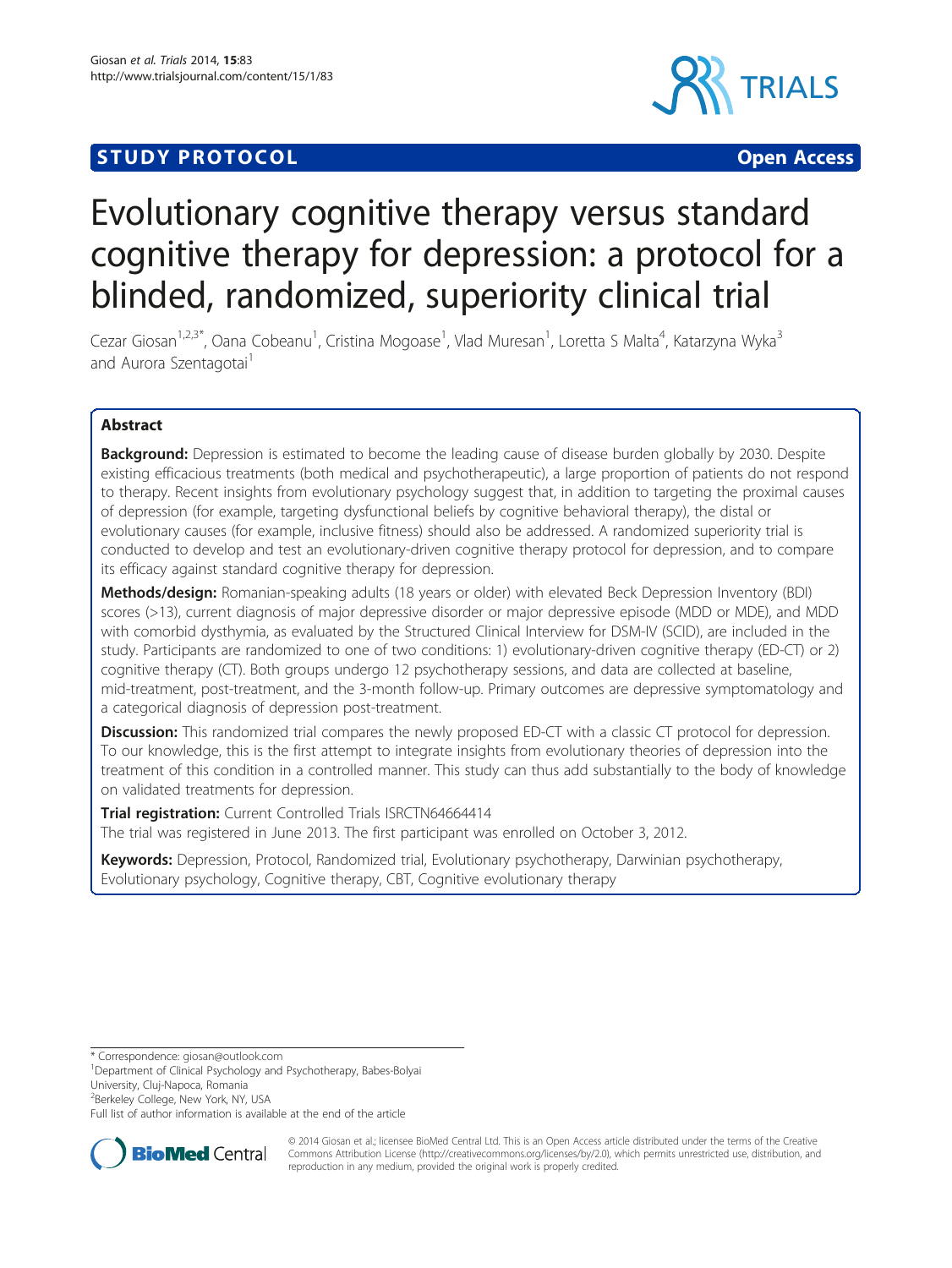## Background

Depression affects around 350 million people worldwide, and is estimated to become the leading cause of disease burden globally by 2030 [\[1](#page-9-0)]. More than 30 million people are affected by depression in Europe alone, and the associated annual costs are estimated at €92 billion [\[2](#page-9-0)].

There are several existing effective treatments for depression, including cognitive behavioral therapy (CBT) [[3](#page-9-0)-[5](#page-9-0)], interpersonal therapy (IPT) [\[6-10\]](#page-9-0) and antidepressants [\[11](#page-9-0)].

CBT is the psychological standard of care for depression recommended as the first-line psychotherapeutic intervention [\[12](#page-9-0)]. In CBT, the root of the depressive symptoms is seen as a set of dysfunctional core beliefs/schemas, which distort information processing, thus leading to systematic negative cognitive biases [\[3](#page-9-0)-[5](#page-9-0)]. In CBT, the therapist tries to modify these dysfunctional beliefs, as well as engage the patient in rewarding activities.

IPT for depression focuses on ameliorating interpersonal difficulties and emphasizes the role of social support in the onset and maintenance of depression. The treatment rationale in IPT is that improvement in interpersonal relationships leads to improvement in depressive symptoms, which positively feeds back onto interpersonal functioning [[13](#page-9-0)]. Like CBT, IPT is one of the recommended treatments of choice by the National Institute for Clinical Excellence [[12\]](#page-9-0) and the National Institute of Mental Health [[14](#page-9-0)].

Research on the efficacy of the therapies for depression shows that 30% to 50% of the patients do not respond to anti-depressive medication [\[11\]](#page-9-0), and around 40% of patients with moderate to severe depression do not respond well to CBT [[15](#page-9-0)]. Moreover, 40% of those patients whose depression does remit will relapse within 2 years [[16\]](#page-9-0) and 20% are at risk of developing chronic, unremitting depression [[16,17\]](#page-9-0). Generally, meta-analyses indicate that all bona fide (non-placebo) psychological treatments for depression are equally efficacious [\[18](#page-9-0)], and the effect sizes of psychotherapy for adult depression vary from small to moderate [\[19\]](#page-9-0).

Therefore, despite existing efficacious treatments, efforts should be made to develop and provide improved evidence-based treatment protocols for patients with depression. These efforts should build on the already validated treatment approaches and strive to add incremental benefits by targeting additional factors potentially involved in the onset or maintenance of depression. The current clinical trial is designed to contribute to this desired outcome.

#### Framework and rationale of the present study

Human behavior generally revolves around a finite set of biosocially relevant themes, and focuses on fitness maximization (that is, reproductive success). Biosocial goals are behaviors that increase fitness or that historically have increased fitness. Examples of these are satisfactory

outcomes in areas such as shelter and security, nutrition and food acquisition, health, sexuality, mate selection, attraction, protection and retention, parenting, and ingroup and between-group interactions [[20](#page-10-0)]. Evolutionary psychologists have noted that when humans are successful at meeting these fitness-enhancing goals, they generally experience well-being and happiness [\[21\]](#page-10-0). On the other hand, failure (perceived or real) to meet these challenges results in dissatisfaction, depression, tension, or frustration [\[21](#page-10-0)].

A growing number of researchers are proposing that, in addition to targeting proximal or immediate causes of depression (for example, dysfunctional beliefs, as targeted by CBT), barriers to fitness should also be addressed. These factors are thought to be distal or evolutionary causes of depression.

In one of the early attempts at evolutionary explanations for depression, Dobson and Show [[22](#page-10-0)] argued that Beck's cognitive distortions are a consequence of depression, rather than a cause of it. Recent research has provided more empirical support for these insights, which link threats to fitness to depression. For example, a large study conducted on a sample of 1,400 disaster workers found that a successful slow fitness strategy (High-K) was a negative predictor of a variety of psychopathologies, including post-traumatic stress disorder, functional disability, anger, and sleep disturbances [[23\]](#page-10-0). Another study showed that the same fitness strategy was an important negative predictor of depressive symptomatology, accounting for 15% of the variance in scores on the Beck Depression Inventory, Second Edition (BDI-II), [[24](#page-10-0)] after controlling for risk factors for depression [[25](#page-10-0)]. Elsewhere, greater depressive symptomatology scores have been shown to correlate negatively with ratings of mate value for self, and indirectly predicted lower ratings of mate value for short-term and long-term partners, as well as best friends [[26](#page-10-0)].

These findings support a relationship between fitness level and depressive symptomatology, and suggest that interventions that specifically target increasing fitness could potentially alleviate depression.

## **Objectives**

It is the goal of the present study to explore the efficacy of formally incorporating interventions on the distal causes of depression in the treatment of this condition. An evolutionary-driven cognitive therapy (ED-CT) protocol for depression is being developed and tested in this clinical trial. Thus, patients with depression initially complete a questionnaire aiming at identifying deficient areas of fitness, and are guided by the therapist on ways of improving on those areas. The therapeutic outcome will be compared with the outcome of a group of patients with depression undergoing a well-established CBT treatment, namely, Beck's cognitive therapy (CT) for depression [[27\]](#page-10-0).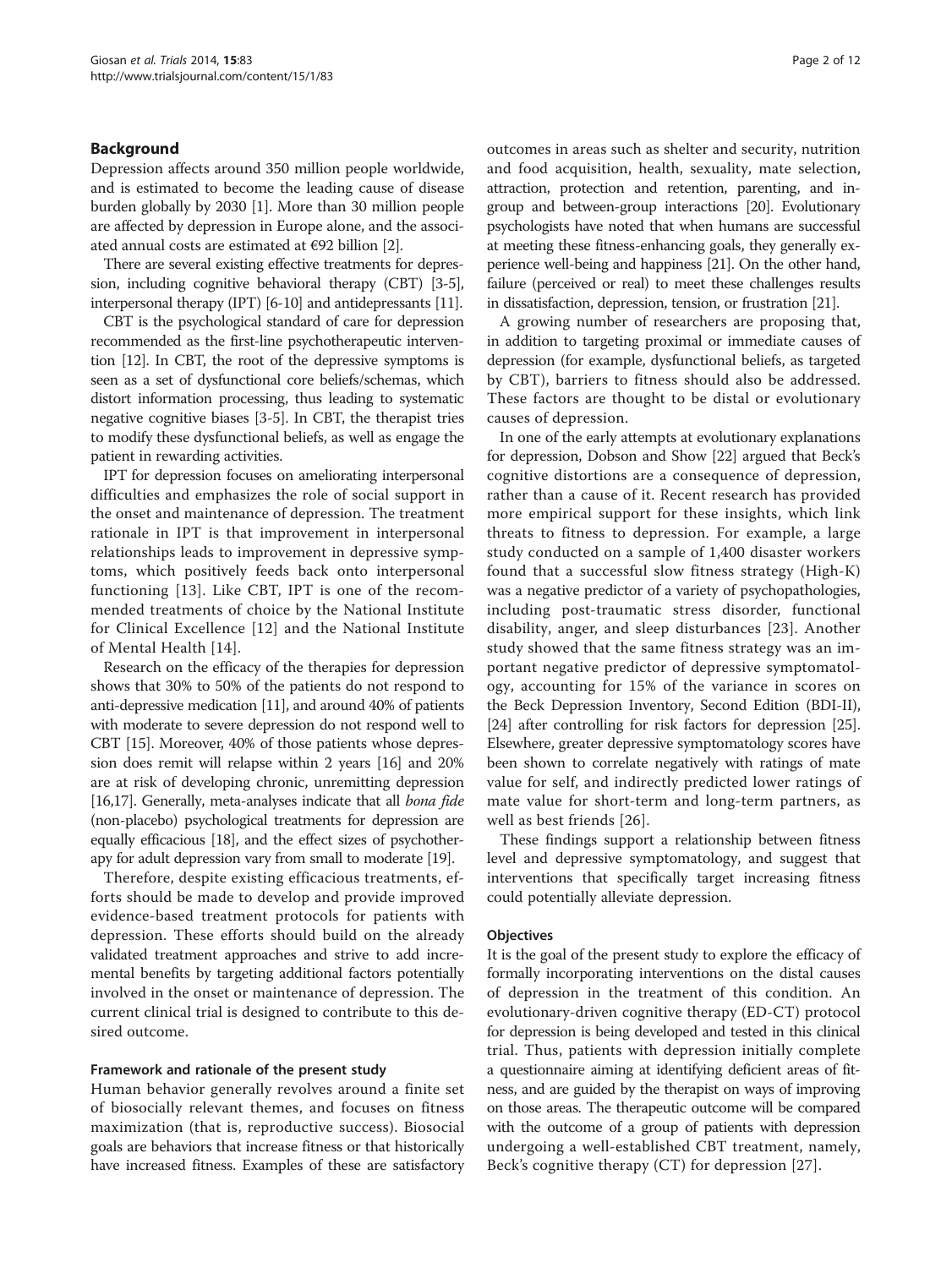## Trial design

This study is designed to be a blinded, randomized, superiority clinical trial. The experimental group receives ED-CT, while the control group receives CT. We hypothesize that, because the intervention array is larger in the case of ED-CT, the therapeutic gains will be larger in this condition than in the CT group at the completion of the therapy, and that this will be maintained at the 3-month follow-up.

## Methods

## Study setting

The study population consists of Romanian adults with a diagnosis of major depression as defined in the Diagnostic and Statistical Manual of Mental Disorders, Fourth Edition, Revised Text (DSM-IV-TR) [\[28\]](#page-10-0), or with depressive symptomatology. The study is being implemented through the Babes-Bolyai University Psychological Clinic, Cluj-Napoca, Romania.

## Eligibility criteria

Romanian-speaking adults (18 years or older) with raised BDI [[24,29](#page-10-0)]) scores (>13), current diagnosis of major depressive disorder or major depressive episode (MDD or MDE), and MDD with comorbid dysthymia, are included in the study. Participants presenting with panic disorder, substance abuse, psychotic symptoms, organic brain disorders (for example, dementia), imminent risk of suicide, selfinjury or harming others, or serious legal or health issues that would prevent from regularly attending, are excluded.

## Interventions

#### The CT group

The CT group undergoes a 1-hour session of CT [\[27\]](#page-10-0) each week for 12 weeks. CT is a structured, goals-oriented, short-term intervention organized around the concepts of automatic thoughts and schema/core beliefs. A distinctive feature of CT is the cognitive conceptualization of the client's problems. Problematic behaviors are seen as consequences of the dysfunctional thinking patterns. Therefore, clients are trained to identify and modify dysfunctional automatic thoughts and beliefs. When behavioral techniques are used, they are employed in the service of cognitive change (for example, behavioral experiments to challenge dysfunctional thoughts), as well as to increase the number of positive reinforcements. The treatment begins with the identification of negative automatic thoughts (conceptualized as the most easily accessible cognitive contents, as they are linked to specific activating events), followed by the examination of their validity and utility, to construct a more adaptive viewpoint and thus decrease depressive symptoms. As the therapy progresses, deeper cognitive structures are targeted (including underlying assumptions/intermediate beliefs and dysfunctional schemas), with the ultimate goal of helping the client to achieve a remission of their depression and prevent relapse.

## The ED-CT group

The ED-CT group also undergoes a 1-hour session of therapy each week for 12 weeks. Therapy sessions follow the guidelines of the ED-CT manual that we have developed. Following implementation of the study, the manual will be available upon request from the first author, and will also be submitted for publication.

The ED-CT starts with the administration of a Fitness Evaluation Scale (FES), described below, which yields a comprehensive assessment of the client's perceived darwinian or evolutionary fitness. The therapist thus begins the treatment with a clear understanding of the barriers to fitness that the patient is facing, in addition to the problems formulated by them at the beginning of therapy. In other words, the patient's answers to the FES guide the evolutionary-driven intervention elements by providing additional focuses for treatment, alongside classic CT targets of intervention. Thus, the key difference between ED-CT and a classic CT approach is that in the ED therapy, the therapist comes pre-equipped with a list of fitness deficiencies identified by the patient through the completion of the FES at intake, which the therapist addresses alongside other problems.

The ED-CT intervention is based on standard CT while adding specific goals and techniques designed to increase an individual's evolutionary fitness. We will succinctly describe the treatment course, focusing on the evolutionary aspects of the treatment.

The first treatment session focuses on educating the patient about typical topics such as depression and psychotherapy, emphasizing the importance of 'homework' (personal practice of the therapy at home), taking responsibility for change, and adjusting the patient's expectations. This session also focuses on presenting details about specific ED-CT insights such as the mismatch theory (the theory that cognitive structures which were adaptive in a Pleistocene environment, but are now 'mismatched' to the current environment, lead to dysfunctional emotions and behaviors), and about the hypothesized evolutionary functions of depression [\[30\]](#page-10-0). The patient is informed in this session about the research linking depression and fitnessrelated behaviors, and why an evolutionary approach can be suited as a guiding add-on to a CT intervention. This is also the point at which the therapist discusses the problems identified by the FES at intake, and, with the help of the patient, sets realistic goals to address them in future sessions. The homework in this session usually consists of building specific goals, using the FES as a guideline and as an example of specific target behaviors.

Session 2 focuses on continuing to build the therapeutic alliance and elaborating on the fitness problems list yielded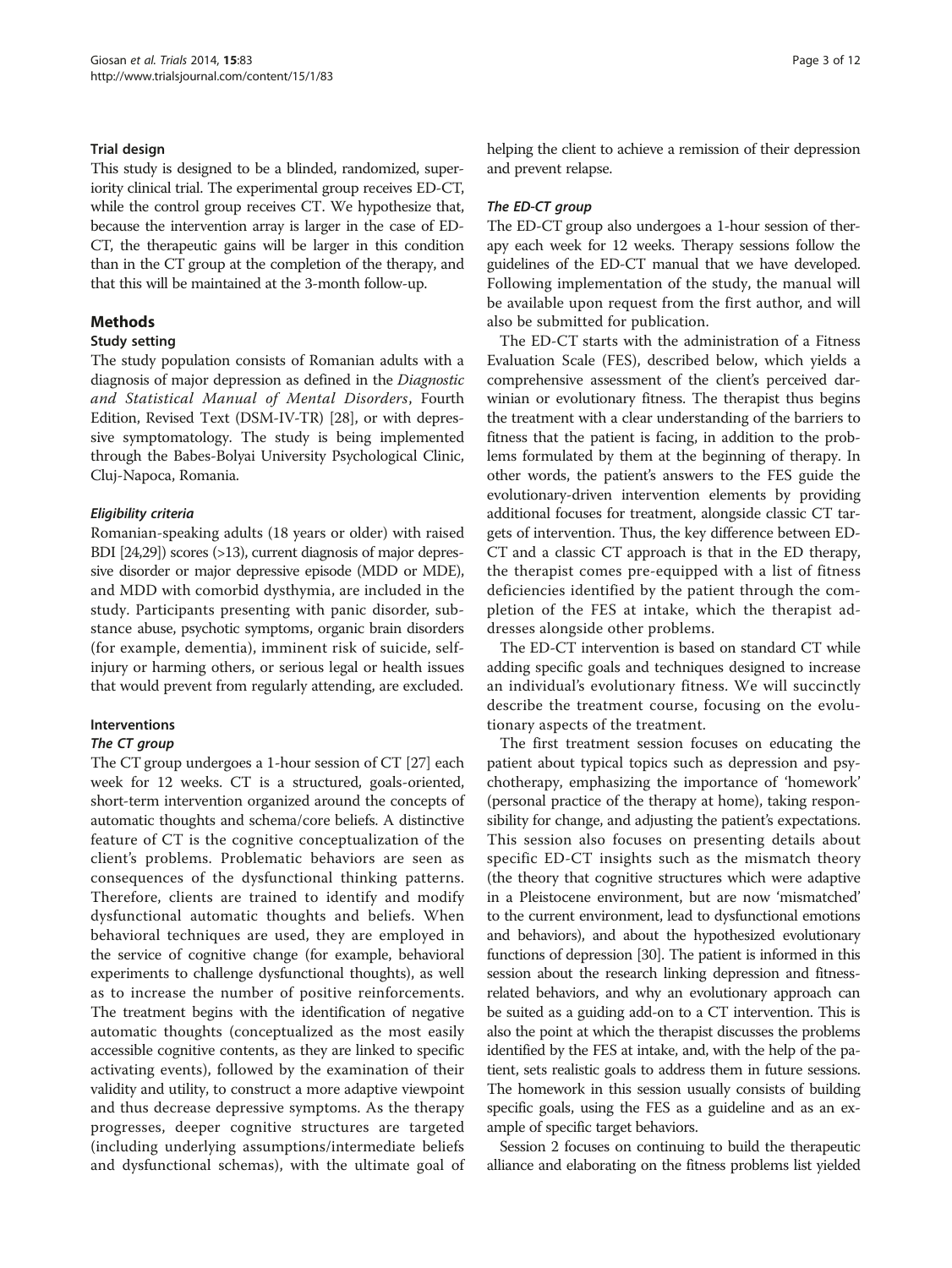by the FES. This session also provides the opportunity to discuss with the patient their understanding of the distal evolutionary causes of depression.

Sessions 3 to 6 focus on working on each of the fitness deficiencies identified at intake. These problems are conceptualized using evolutionary insights. For instance, some dysfunctional beliefs and their consequences can be seen as adaptive mental structures left over from the Environment of Evolutionary Adaptedness (EEA) [\[31](#page-10-0)]. This helps the patient to experience control and selfacceptance of their depressive symptoms. For example, a patient can present guilt – a depression symptom – about feelings or expressions of anger, fueled by beliefs such as: 'I'm a horrible person because I got angry and yelled at my neighbor.' In this case, guilt is typically seen as a secondary emotional problem (dysfunctional emotion about other emotions) [\[32](#page-10-0)]. Evolutionary explanations of anger (for example, anger as an adaptive reaction during the EEA) can lower self-criticism and promote self-acceptance by reducing the intensity of the secondary emotion (guilt in this example), thus enabling the psychotherapist to work on the primary, present problem (anger in this example).

Homework is negotiated during these sessions, and generally consists of self-monitoring of emotions and behaviors, cognitive restructuring, and behavioral activation tasks generated from the FES. Specific behaviors that the patient does not engage in as captured by the FES (for example, spending time in nature, healthy eating habits) are targeted for activation. In addition, problem-solving, conflict resolution, and assertiveness training are used to enhance relationships with the patient's relatives where appropriate, thus tapping into indirect fitness, while direct fitness (for example, mate value, health, income) is enhanced with standard CT techniques.

Sessions 7 to 10 are targeted at making headway towards the resolution of some or all of the problems previously identified by the FES, working toward strengthening the patient's adaptive beliefs and weakening the maladaptive beliefs, and encouraging them to see the links between problems, particularly those that are characterized by common dysfunctional beliefs. Core beliefs are identified and approached in this part of the therapy. Standard CT techniques are used to change beliefs and behaviors, but the therapist often refers back to the evolutionary-informed CT conceptualization. Homework continues to focus on FESgenerated behavioral activation, rehearsing adaptive statements in real-life situations, and applying the techniques and conceptualization to novel, diverse problems.

Sessions 11 and 12 prepare the patient for the task of becoming their own future therapists, and for discussing relapse prevention. The homework focuses on strengthening confidence in healthy core beliefs and promoting selfacceptance and other-acceptance. Self-control techniques in difficult situations are practiced, and solutions for possible relapses are tested before the end of the therapy.

# Outcomes and measures

# Primary outcomes

The level of depressive symptomatology and a categorical diagnosis of depression after treatment constitute the primary outcomes.

## Secondary outcomes

Perceptions about quality of life and social functioning constitute the secondary outcomes.

Because the interventions in the experimental group target both proximal and distal causes of depression, it is expected that they will lead to a greater decrease in depressive symptomatology and a greater increase in quality of life and in social and occupational functioning than those in the control group.

## Other outcomes

We considered three sets of additional outcomes, as follows.

The first set comprises measures related to fitness and mate value; self-reported physical health; behavioral activation; self-reported religiosity; self-reported coping strategies; and measures of positive and negative emotions. We decided to include these measures to investigate, in an exploratory manner, if the eventual superiority of the ED-CT intervention is related to improvements in fitness dimensions (for example, kinship relations, upward mobility, physical health, social capital) We also included behavioral activation as a potential predictor of outcomes for both interventions [\[27,33\]](#page-10-0). In addition, we were interested to see if the ED-CT intervention efficacy is associated with a person's religiosity, as a high level of religious faith might undermine the acceptance of the ED-CT intervention rationale. Lastly, we included measures of emotionality and coping strategies to explore the extent to which the newly devised intervention might have broader clinical implications.

The second set of additional outcomes includes measures of presumed mechanisms of change within classic CBT (including CT): negative automatic thoughts [\[3\]](#page-9-0), dysfunctional attitudes [\[3](#page-9-0),[34\]](#page-10-0), and irrational beliefs [[35,36](#page-10-0)]. We included these measures to examine, in an exploratory manner, if the two interventions have differential effects on the same cognitive mechanisms.

The third set of additional outcomes includes measures of working alliance, treatment outcome expectancies, and client satisfaction with the therapy. We added these measures to allow exploratory investigation of the eventual differences between the two interventions in terms of non-specific factors associated with the treatment outcome.

The instruments that we use for measuring each of these outcomes are briefly described below.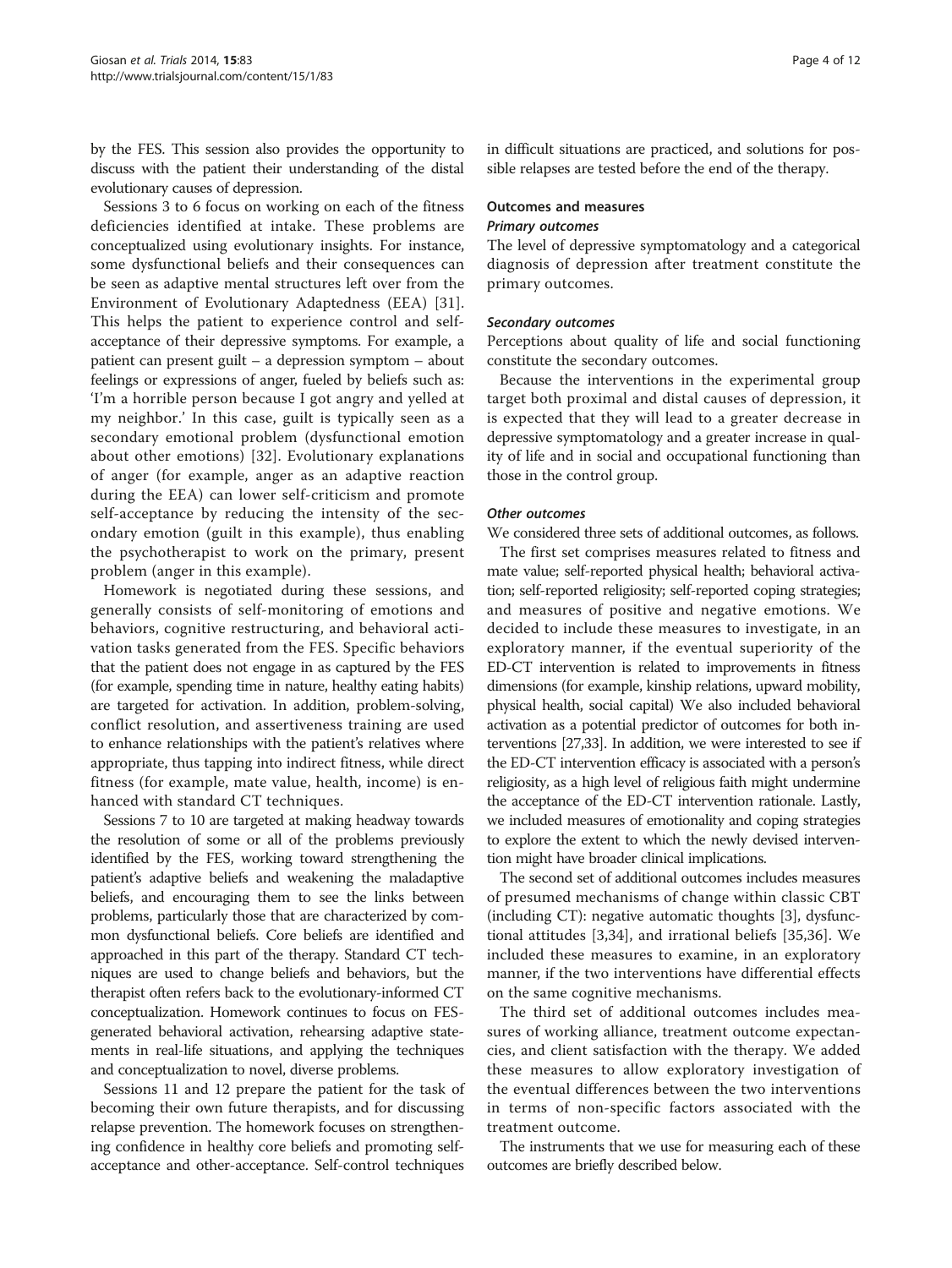## Measures of primary outcomes

The Structured Clinical Interview for DSM-IV (SCID) [\[37](#page-10-0)], specifically, the Overview, Mood Episodes, and Anxiety Disorders modules, is used for the clinical assessment of depression. The Overview module collects information about sociodemographic variables (date of birth, marital status, number of children, level of education, employment status), drug use, physical and psychological treatment history (including any past or current treatments for depression), and current social functioning. The Mood Episodes and Anxiety Disorders modules follow the diagnostic criteria of the DSM-IV-TR [\[28\]](#page-10-0) for mood episodes and anxiety disorders. The SCID has been adapted for use on the Romanian population [\[38\]](#page-10-0).

The BDI-II [[24,29\]](#page-10-0), a 21-item version of the original BDI [[39](#page-10-0)], is one of the most widely used self-report measures of depression. Participants rate the intensity of depressive symptoms on a Likert scale from 0 to 3, where 0 corresponds to lack of the symptom, while 3 corresponds to the highest intensity. The psychometric properties of the original BDI are well established, and the BDI-II also appears to be psychometrically strong [\[24\]](#page-10-0). The BDI-II has been adapted for use with the Romanian population [\[40\]](#page-10-0), and has adequate psychometric properties [\[41](#page-10-0)].

## Measures of secondary outcomes

The Social Adjustment Scale (SAS) [\[42-44](#page-10-0)] is a self-report measure of social functioning used in both research and clinical practice. The questions are designed to assess six key role areas: 1) work, 2) social and leisure activities, 3) relationships with extended family, 4) role as a marital partner, 5) parental role, and 6) role within the family unit. The items are coded on a five-point Likert scale. An overall score is obtained, as well as scores for each of the six role areas [[45](#page-10-0)]. Larger scores denote greater impairment. The SAS has been translated into Romanian and adapted for the purposes of this study, as described further below.

The World Health Organization Quality of Life BREF (WHOQOL-BREF; [[46\]](#page-10-0)) is a 26-item self-report tapping into the following broad domains: physical health, psychological health, social relationships, and environment. The Cronbach's α values for these domains are acceptable, varying from .68 to .81 [\[47](#page-10-0)-[49\]](#page-10-0). Items are rated on a five-point Likert scale and scored in a positive direction (that is, higher scores indicate higher quality of life). The scale has been translated and adapted into Romanian for the purposes of the current study.

#### Measures of other outcomes

For the first set of additional outcomes used in this study, the following measures are used.

 The FES is a scale adapted and expanded by the authors from the High-K Strategy Scale (HKSS)

[[50](#page-10-0)]. The HKSS has been shown to be negatively associated with depressive symptomatology [[25](#page-10-0)] and psychopathology in general [[23](#page-10-0)]. The FES consists of 45 items (58 if the patient has children), tapping into various dimensions theorized to make up the indicators of fitness. Participants rate every item on a five-point Likert scale. A total FES score is computed by adding up ratings for each item, with higher scores indicating greater fitness. The FES was preliminarily validated on a sample of 146 subjects, and showed good internal consistency (Cronbach's α = 0.93). The FES is the therapist's starting point in prescribing the evolutionary-driven interventions, as further detailed below.

- The Mate Value Inventory (MVI) [[26](#page-10-0)] is a multivariate assessment of attributes desired in the self, and in social or sexual partners.The MVI is a list of 17 traits, for which participants are asked, 'How well do you feel that these attributes apply to you currently,' and are measured on a scale of −3 (extremely low on this trait) to  $+3$  (extremely high on this trait). These traits are: ambitious, attractive face, attractive body, desires children, emotionally stable, enthusiastic about sex, faithful to partner, financially secure, generous, good sense of humor, healthy, independent, intelligent, kind and understanding, loyal, responsible, and sociable. Mate value is the summed score of these items. The MVI has been translated and adapted into Romanian for the purposes of the current study.
- The Components of Mate Value Survey (CMVS) [[51](#page-10-0)] is a 21-item self-report measure. It is based on the Self-Perceived Mating Success Scale (SPMSS) [[52](#page-10-0)], but in addition to the aspects of mate value indexed by SPMSS, it includes aspects related to sociality, parenting, wealth, looks, relationships history, and fear of failure. The CMVS has adequate reliability [[26\]](#page-10-0), and has been adapted into Romanian for the purposes of this study.
- Behavioral Inhibition System/Behavioral Activation System (BIS/BAS) [[53](#page-10-0)] is a 20-item self-report questionnaire that consists of a Behavioral Inhibition subscale (making up the BIS) and three Behavioral Activation subscales (making up the BAS). Each item is rated on a four-point Likert scale, from 1 (strongly agree) to 4 (strongly disagree). A number of studies have indicated adequate psychometric properties [\[54,55\]](#page-10-0). The BIS/BAS scales have been validated on the Romanian population in previous studies [\[55](#page-10-0)].
- The Physical Health Questionnaire (PHQ) [\[56\]](#page-10-0) is a brief 14-item self-report scale used to assess frequency of somatic symptoms (gastrointestinal problems, headaches, sleep disturbances, and respiratory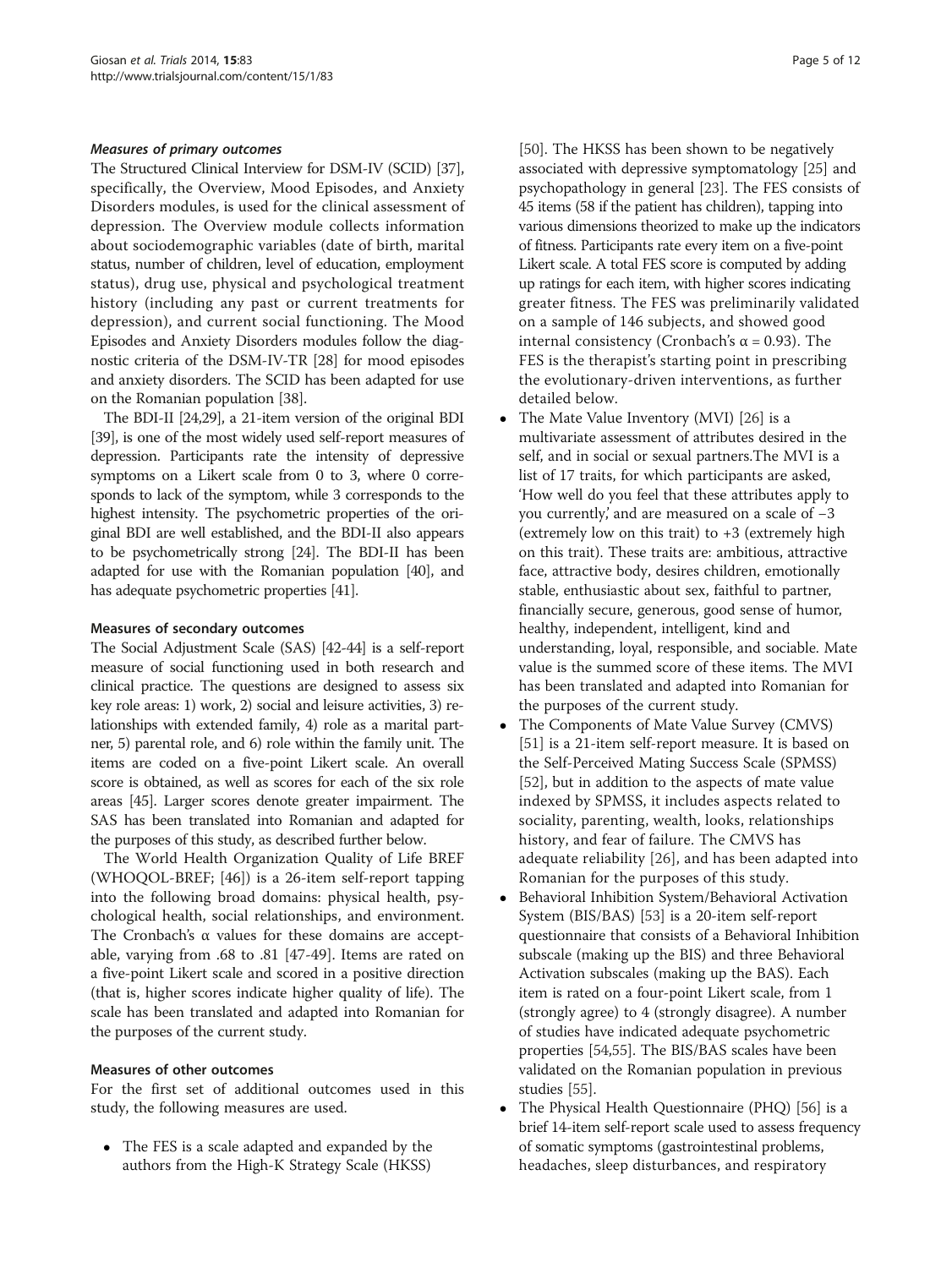problems). Items 1–11 are rated on a seven-point frequency scale, ranging from 1 (not at all) to 7 (all of the time). Items 12–14 have different frequency-related responses, but the participant uses the same seven-point frequency scale. Higher mean scores reflect better somatic health. The PHQ has shown good psychometric properties [[57](#page-10-0)-[60\]](#page-10-0), and has been translated into Romanian for the purposes of this study.

- The Santa Clara Strength of Religious Faith Questionnaire (SCSRFQ) is a brief, reliable and valid self-report measure assessing strength of religious faith and engagement, which is suitable for use with multiple religious traditions. It comprises 10 items, scored on a four-point Likert scale, with higher scores denoting increased levels of religious faith. The SCSRFQ has been widely used in medical, student, psychiatric, and general populations internationally, and has good psychometric properties [\[61-65](#page-10-0)]. The questionnaire has been translated and adapted into Romanian for the purposes of this study.
- Brief COPE (B-COPE) [\[66\]](#page-10-0) is a 28-item brief form of a previously published measure called the COPE inventory [[67\]](#page-10-0), which has proven to be useful in health-related research. Respondents rate the items on a four-point Likert scale, from 1 (I haven't been doing this at all) to 4 (I've been doing this a lot). Scores are derived separately for two main categories of coping strategies, namely, 'emotion focused' and 'problem focused' coping. B-COPE has been successfully used on Romanian samples [\[40\]](#page-10-0).
- The Positive and Negative Affect Scale (PANAS) [[68](#page-10-0)] is a 20-item self-report questionnaire, designed to assess mood. It distinguishes between positive and negative affect. Participants rate each item on a five-point Likert scale, from 1 (very slightly/not at all) to 5 (extremely) to indicate how they felt during the indicated timeframe. The PANAS can be used to assess mood on various time scales by altering the instructions. Possible time scales include moment, today, past few days, past week, past few weeks, past year, and general. For the purposes of this study, we used a 2-week interval. The validity and internal consistency of the PANAS are good, with test–retest reliability being the highest for the 'general' temporal instruction [\[68\]](#page-10-0). The PANAS has been used previously on the Romanian population, and was found to have adequate psychometric properties [\[69,70](#page-10-0)].

To explore the different mechanisms by which the two treatment approaches (ED-CT and CT) might lead to improvement (that is, the second set of additional outcomes), the following measures are administered.

- The Automatic Thoughts Questionnaire (ATQ) [[71\]](#page-10-0) is a 15-item self-report measure used to assess depression-related cognitions. Participants rate on a five-point scale, (from 1 (never) to 5 (almost all the time)) how frequently they have had a given thought over the past week. A higher score shows a higher frequency of automatic thoughts. The psychometric properties of the ATQ have been adequately demonstrated in previous studies [\[72](#page-10-0)].
- The Dysfunctional Attitudes Scale (DAS) [[73](#page-10-0)] is a 40-item self-report instrument which measures attitudes that, according to the cognitive theory of depression, contribute to vulnerability for depression. Participants rate on a seven-point scale, from 7 (total disagreement) to 1 (total agreement), the level of personal concordance with the item presented. The higher the score, the more dysfunctional the participant's attitudes. Adequate internal consistency and test-retest reliability for DAS have been reported in the literature [[74\]](#page-11-0).
- The General Attitudes and Beliefs Scale (GABS) [[75\]](#page-11-0) is a 26-item self-report instrument that measures irrational beliefs related to six different content areas: achievement, approval, comfort, justice, self, and others. In addition, the scale includes a short index of rational beliefs. Participants rate on a five-point scale the level of agreement or disagreement with the item presented, from 1 (strongly disagree) to 5 (strongly agree). Adequate psychometric properties have been reported in the literature [\[75,76\]](#page-11-0).
- The Attitude and Beliefs Scale II (ABS II) [\[76\]](#page-11-0) is a 72-item instrument that measures irrational cognitions (that is, demandingness, global evaluation/self-downing, low frustration tolerance, and awfulizing) shown to be involved in the onset and maintenance of emotional distress, as well as their rational counterparts (preferential thinking, unconditional self-acceptance, frustration tolerance, and non-awfulizing). Each item is rated on a five-point Likert scale, from 0 (strongly disagree) to 4 (strongly agree). A total irrationality score is obtained by summing up the scores on each irrationally worded item, and the reverse scored responses on each rationally worded item. Higher scores indicate a higher level of irrationality.

All the instruments in the second set of additional outcomes have been successfully used previously with the Romanian population (ATQ [[77](#page-11-0)-[79](#page-11-0)]; DAS [[78](#page-11-0)-[80](#page-11-0)]; GABS [[77-79\]](#page-11-0); ABS II [[81](#page-11-0)-[83](#page-11-0)]).

The third set of additional outcomes contains the following measures.

• The Working Alliance Inventory (WAI) [\[84,85](#page-11-0)] is a 12-item self-report global measure of the therapeutic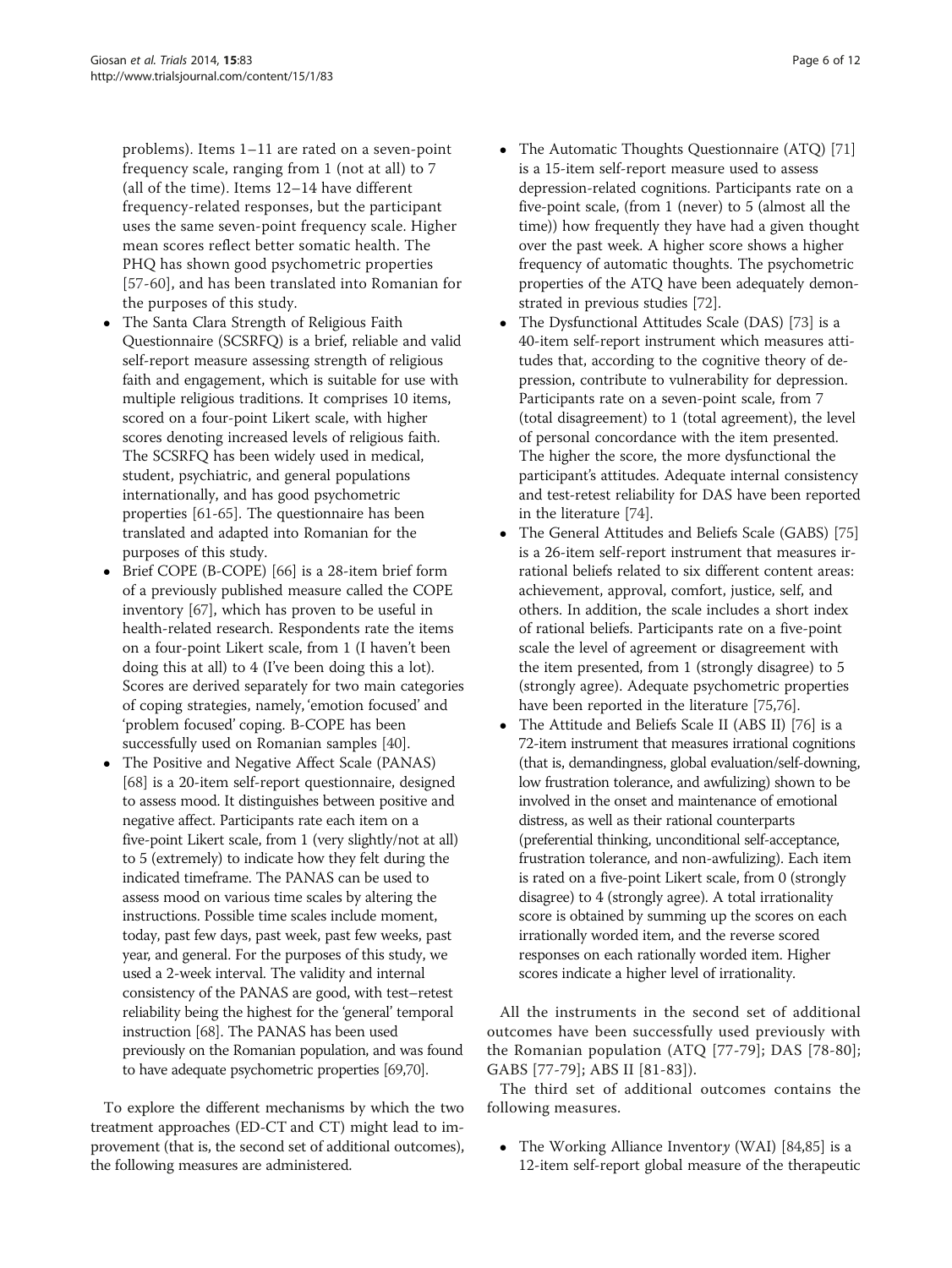alliance. The WAI has three subscales: 1) emotional bond of trust and rapport between the counselor and client, 2) agreement about the overall goals of treatment, and 3) agreement about the tasks relevant for achieving these goals. Items are rated on a seven-point Likert scale and the scale has shown good internal consistency, as well as good construct, concurrent, and predictive validity [[85](#page-11-0)-[87](#page-11-0)]. The questionnaire has been translated and adapted into Romanian for the purposes of this study.

- Treatment outcome expectancies are measured using 10-cm visual analogue scales (VASs). This approach has shown good reliability in multiple studies [\[88,89\]](#page-11-0). Treatment outcome expectancies are measured at intake and at mid-treatment.
- The intent to attend the next session is also assessed using the Intent-to-Attend Scale [\[90](#page-11-0)], a single-item measure. Participants rate their intention on a nine-point Likert scale.
- After each therapy session, participants' satisfaction with the treatment is evaluated using the Client Satisfaction Questionnaire [\[91](#page-11-0)-[93](#page-11-0)], the eight-item version. The CSQ-8 assesses global patient satisfaction with a four-point Likert, scale and also provides a general score varying from 8 to 32. This questionnaire has been translated and adapted into Romanian for the purposes of this study.

All the instruments adapted into Romanian for the purposes of the present study were independently translated by two Romanian English-proficient PhD-level clinical psychologists with good knowledge of the constructs measured. Disagreements were resolved through discussions between the translators, and two Romanian senior clinical psychologists also reviewed and approved the final versions.

## Participant timeline

For the study, potential participants are provided with verbal and written information during the first appointment with a clinical psychologist. Written consent for the participation in the clinical evaluation part of the study is sought at this time. A second appointment is scheduled, in which the respondents are evaluated clinically. If the inclusion criteria are met, written consent for participation in the treatment part of the study is obtained, within a 2-week interval.

The participants are then randomized by a research assistant to receive either: 1) ED-CT or 2) CT, without being informed about their group allocation (see flowchart in Figure [1](#page-7-0)). Randomization is performed *a priori* using a computer software package ([www.randomizer.org\)](http://www.randomizer.org). In addition, the clinical psychologists who perform the clinical assessment are blinded to the experimental condition through the entire duration of the study. Participants who

do not meet the criteria for the study are referred to the Babes-Bolyai Psychological Clinic or to a psychiatric clinic in Cluj-Napoca.

## Sample size

An a priori power analysis based on a medium effect size estimation indicated that a total of 100 participants are needed (planned main statistical test is ANOVA (repeated measures, between factors); f effect size: 0.247; statistical power: 0.80; α error probability: 0.05; two groups, two main measurements (pre-intervention and postintervention); correlation between repeated measures: .50). Power analysis was computed using the G\*Power 3.1.6 program [[95\]](#page-11-0). Consequently, we randomized a total of 100 participants. Following generation of the random numbers, we decided to use the first sequence of numbers for the participants' allocation to the groups. This resulted in 43 participants randomized to the CT group, and 57 participants randomized to the ED-CT group.

#### Recruitment

An initial telephone interview screens out those people whose participation in the study is motivated by problems other than their mood. The potential subjects then undergo a clinical evaluation, performed by doctorallevel clinical psychologists certified by the Romanian Board of Psychologists, and currently supervised in their activity by senior psychologists. They have been trained in using the SCID [[37\]](#page-10-0) as part of their clinical program, at Babes-Bolyai University. Additionally, for the purposes of this study, all of them received specific practical training in administering the SCID modules used in the current protocol. To ensure the adequacy of the assessment procedure, all the initial clinical evaluations are audio recorded and randomly verified by a senior clinical psychologist. Moreover, all the potential eligible cases are discussed with the same senior clinical psychologist before enrolment. Every evaluation is audio recorded, to allow for reliability checks for depression diagnoses, performed by an independent evaluator, on 25% of randomly selected interviews. SCID [\[37\]](#page-10-0) and BDI-II [\[24,29\]](#page-10-0) (see above) are used for purposes of evaluating eligibility.

Prospective participants are recruited into the treatment study by clinical psychologists at the Babes-Bolyai University Psychological Clinic. Potential participants are also referred by psychiatric clinics that collaborate with Babes-Bolyai University as well as by private practices. Additionally, media avenues (for example, local newspapers, radio, social networks) as well as posters and fliers are used for recruitment purposes.

#### Assignment to interventions

The participants are randomly assigned to one of the two conditions using a sequence generated by the software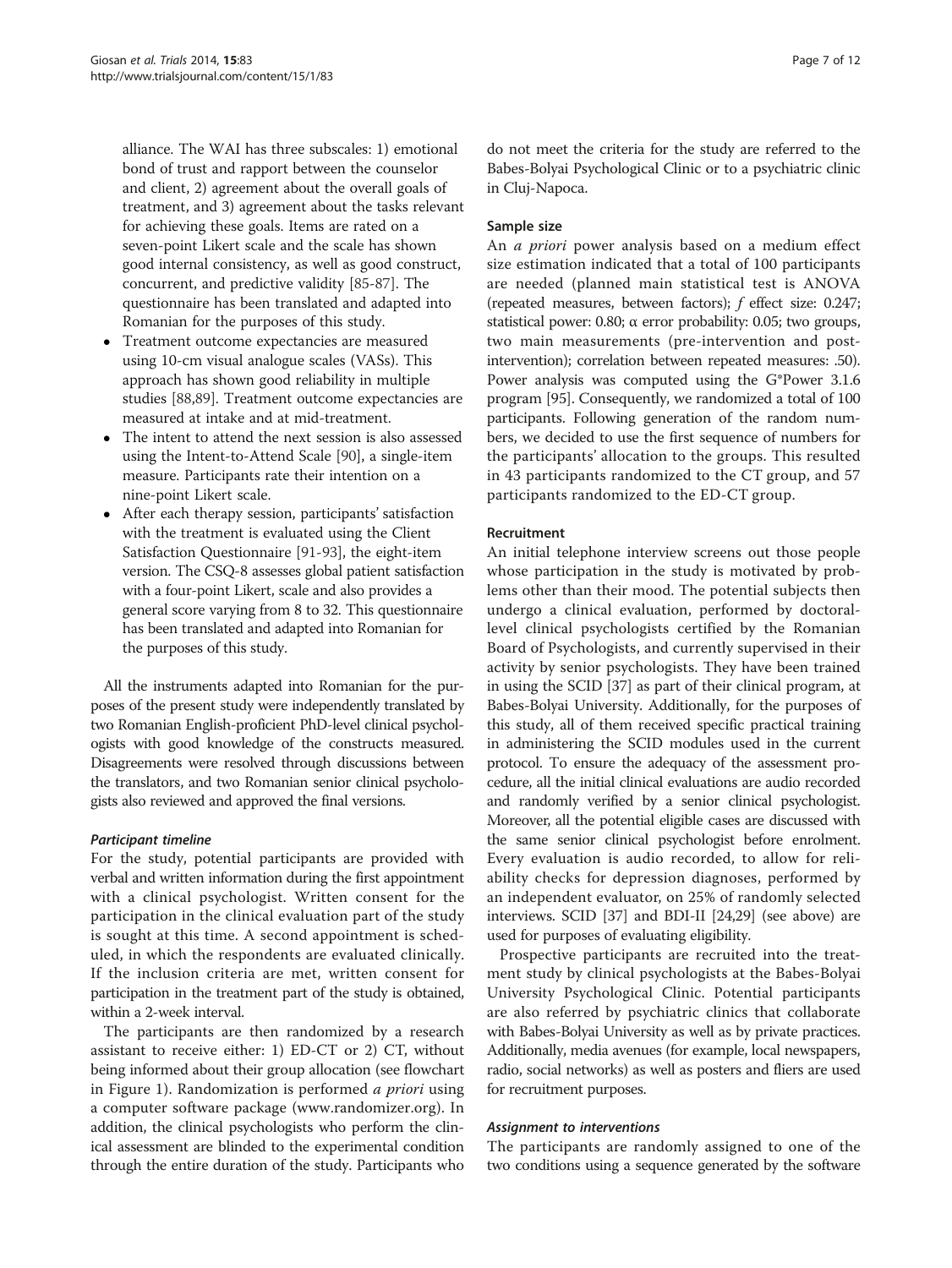<span id="page-7-0"></span>

Randomizer.org. Randomization is performed by a research assistant using a simple (unrestricted) randomization sequence that assigns two unique numbers per participant; the number assigned is either 1 or 2, according to the number of experimental conditions. To conceal the allocation mechanism, the same research assistant puts the patient in touch with their therapist without revealing anything about the intervention protocol to be implemented by that therapist.

The CT and ED-CT therapy protocols are each delivered by two different psychotherapists. All four psychotherapists are certified by the Romanian Board of Psychologists, and have extensive training in CT, completed through the Romanian Association of Cognitive and Behavioral Psychotherapies. The two psychotherapists delivering the ED-CT protocol have received additional training in the evolutionary components of the ED-CT protocol. Under the direct supervision of the principal investigator, the therapists have undergone 6 weeks of training, following the protocol manual for the ED-CT group.

The principal investigator and the statisticians running the data analysis will remain blinded to the experimental condition until the completion of the study.

#### Data collection, management, and analysis

Each eligible patient is assigned a unique identification number and asked to complete the evaluation package, including the primary, secondary, and other outcomes, as well as demographic information (initial assessment). The same set of measures is administered after the final session (post-intervention assessment) and at 3 months after the final session (follow-up assessment). After sessions 4 and 8, patients also complete several measures of primary outcomes (that is, BDI-II), and other outcomes (ATQ, DAS, ABS II, PANAS, B-COPE, treatment outcome expectancies,WAI, CSQ-8, and Intent-to-Attend Scale). In addition, the participants complete the BDI-II, CSQ-8, and Intent-to-Attend Scale after each session.

To ensure high accuracy of data collection, all the measures are completed electronically, via a special system designed to reliably capture and organize the data points while minimizing the risk of missing responses. The system has been especially developed for the purposes of this study, and is secured on a server. Each participant uses their unique identification number to log on to the system. The therapists are responsible for assisting the patients in this process, and providing clarifications when needed.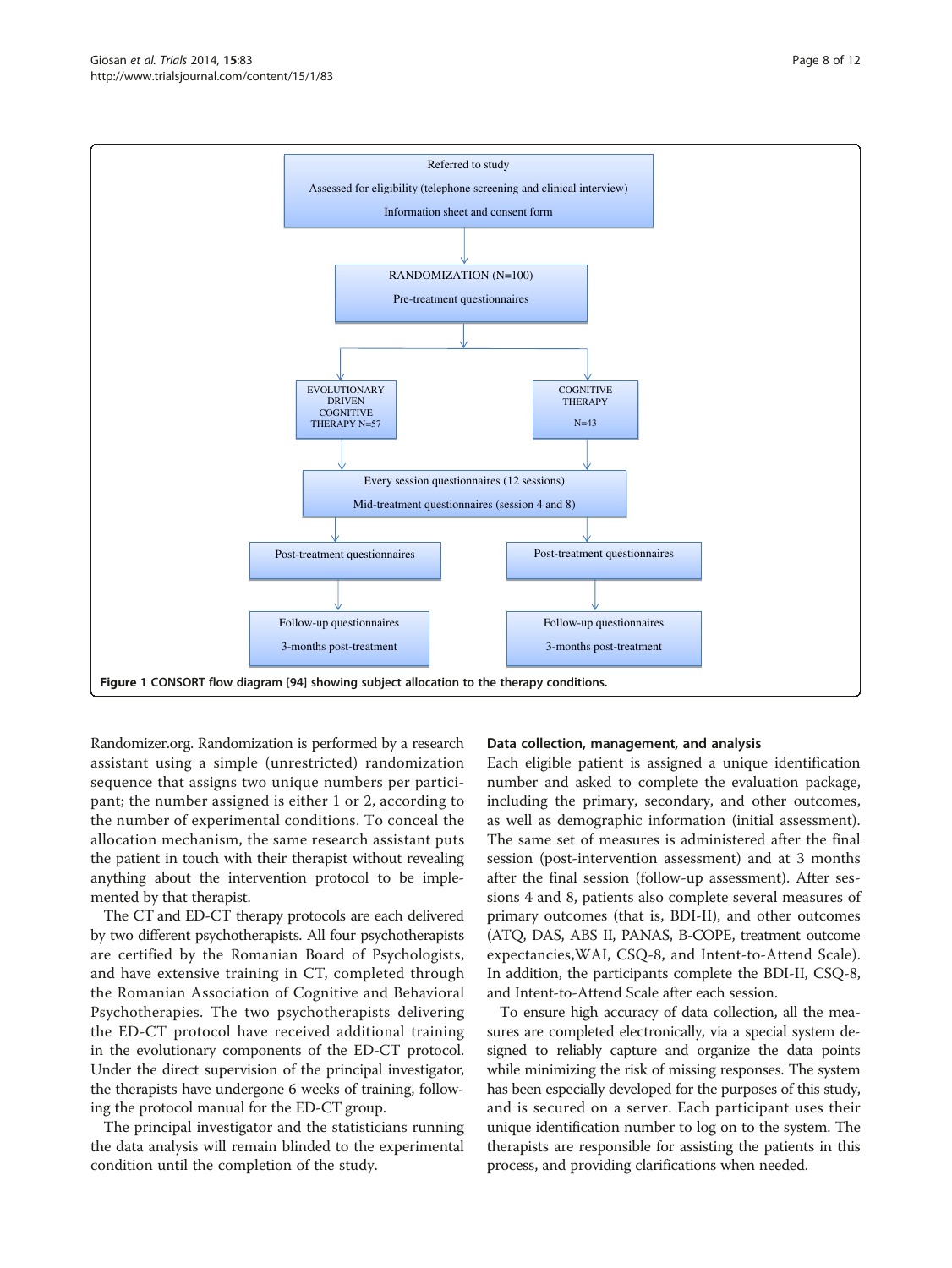To promote participant retention and follow-up completion, several strategies are being used. First, the participants receive a clear and complete description about the project, including, but not limited to, information regarding the type of psychotherapy offered, that is, CT, which is the standard of care in the psychological treatment for depression, having remission rates comparable with medication, and being more efficient than medication alone in the long term. The participants are also informed that the treatment is being provided free by therapists trained in the top-ranked Department of Clinical Psychology and Psychotherapy in the country [\[96](#page-11-0)], recently added, through its academic spin-off, the International Institute for the Advanced Studies of Psychotherapy and Applied Mental Health, to the Mapping of the European Research Infrastructure Landscape (MERIL) network [[97](#page-11-0)]. Because in Romania psychotherapy sessions are not reimbursed by health insurance companies, we expect that this financial factor will also act as a motivator for the patient to stay in treatment. Furthermore, the therapy sessions are scheduled in a flexible manner, according to the patient's preferences. Additionally, the therapist will call the participant the day before the planned session for a brief check, and to ensure continuation in therapy. Most importantly, to ensure retention, at the end of each session the participants complete the 'Intend-to-Attend' one-item scale, which is meant to promote commitment to the therapeutic process as well as to detect any issues that might require the therapist's special attention. Lastly, the therapists carefully prepare the end session of the therapy and explain to the participants that they will keep in touch. The therapists also remind the patients at this time that the free treatment was possible because of a research grant, which makes the collection of follow-up measurements essential.

The severity of, and improvement in the BDI-II scores within and between the groups will be examined using mixed-effects linear regression analysis with a random intercept and slope over time (four assessments: baseline, after sessions 4 and 8, post-treatment) and fixed effects for treatment assignment.) The 3-month follow-up data will be analyzed in a separate mixed-effects model. The main analysis will compare groups in terms of depression level (that is, diagnostic status and symptom intensity). Results on the other measures will be investigated in an exploratory manner. When analysis of secondary/other outcomes are performed, the error probability will be adjusted according to the number of group comparisons performed [[98](#page-11-0)].

#### Monitoring study implementation

The management of unintended effects or harm (that is, clinically significant increase in depressive symptomatology, as measured by the BDI-II), is performed by the supervising clinical psychologist employed for this study, who monitors

the clinical evaluations and therapy sessions. If necessary, the supervisor can decide to terminate the treatment/ clinical assessment and make a further referral.

## Ethics and dissemination

The study has been approved by the ethics commission at Babes-Bolyai University. As with any study on depression, there are ethical concerns that need to be addressed. First, the exclusionary criteria exclude people who pose an imminent danger to themselves or others. These people will be immediately referred to the appropriate services dealing with such cases. Second, if a patient's condition worsens during the therapy, the supervising clinical psychologist can opt to terminate the treatment ahead of schedule and make an appropriate referral. Third, people with mental conditions other than depression are also excluded, and will be referred to the services best suited to dealing with their problems.

One arm of this clinical trial involves interventions that stem from an evolutionary understanding of human behavior. The role of the SCSRFQ scale, administered at intake, is to assess the strength of religious beliefs before the first session, when the ED-CT conceptualization takes place. Special care will be taken with the patients whose religious beliefs might make them less receptive to the theoretical framework of such interventions. In such cases, the therapist will be mindful of the patient's beliefs, and explain the basic tenets of ED-CT in a very sensitive manner.

Finally, confidentiality and privacy are of paramount importance. The completed forms of the clinical instruments are kept in locked cabinets and the access to the electronic data is password-protected. The passwords are changed regularly, and the clinical assessment reports contain no identifying information.

## Dissemination policy

The principal investigator and the research team intend to publish the trial results in a peer-reviewed journal, focusing on two main areas: 1) primary outcomes results and 2) mechanisms of change results. Presentations at international conferences on the topic are also envisioned. Furthermore, the intervention manual will be sent out for publication, and will be made available upon request from the first author.

#### **Discussion**

This protocol describes a randomized trial comparing two interventions for depression: classic CT and the newly proposed ED-CT. As the costs of depression continue to mount [\[99](#page-11-0)], it is imperative that new approaches be tested and validated, and if successful, implemented. Given the high prevalence of depression and its projected costs, even incremental benefits of novel approaches can translate into billions of dollars in savings.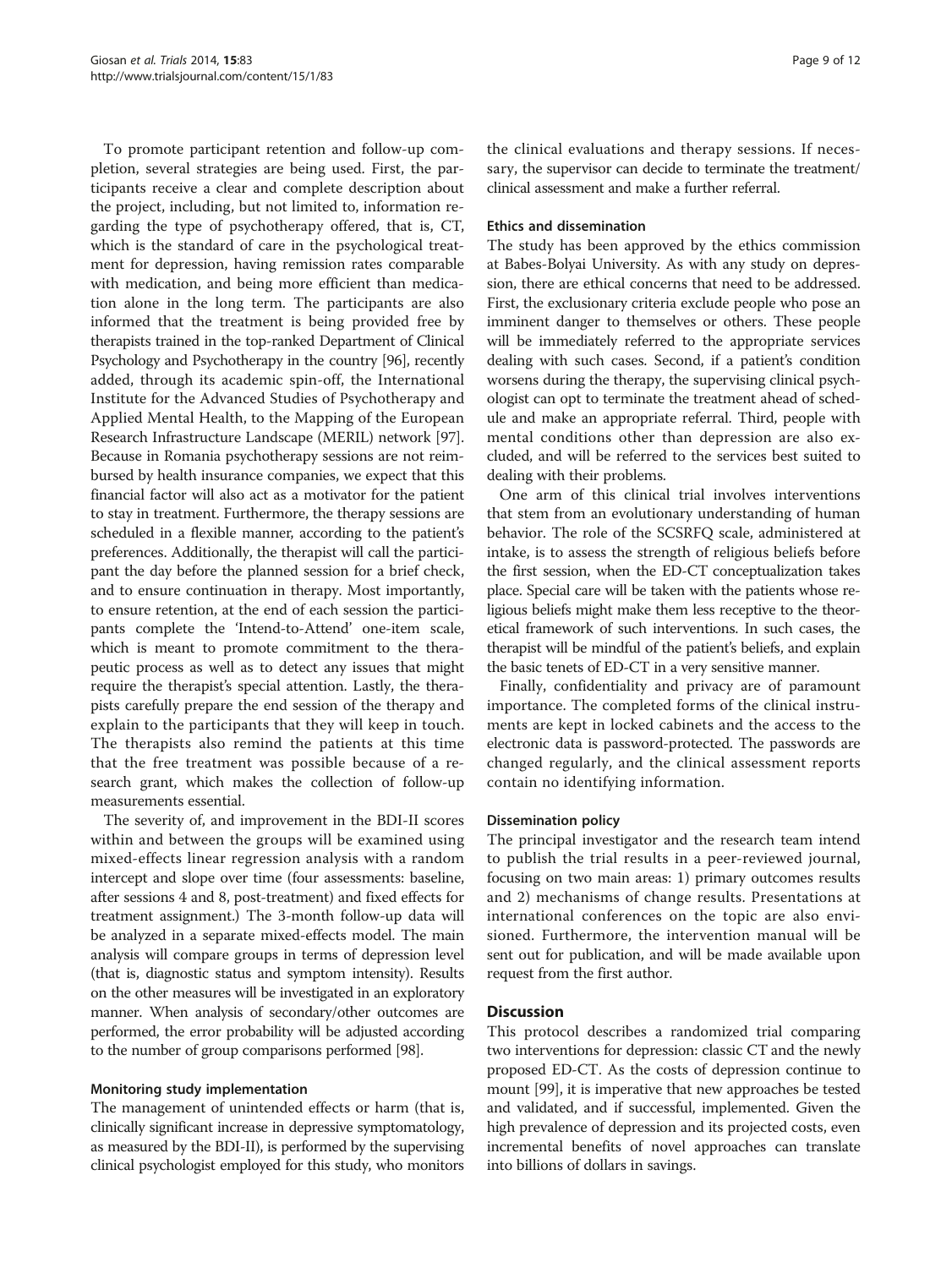<span id="page-9-0"></span>To our knowledge, this is the first attempt to integrate insights from evolutionary theories of depression into the treatment of this condition in a controlled manner. This study can thus add substantially to the body of knowledge on validated treatments for depression. The randomized controlled design is rigorous, allowing the authors to arrive at valid conclusions about the comparative efficiency of these two interventions at the end of the study.

There are, nonetheless, several caveats that must be acknowledged. As with any clinical trial testing psychotherapeutic interventions, therapist blinding is not possible. To minimize possible biases, the principal investigator will not be involved in any therapeutic sessions. In addition, because of the ethical concerns of keeping patients with depression on a waiting list for 12 weeks, the present study lacks a control group in that sense.

This randomized trial is a first step in the development of an evolutionary-driven intervention for depression. If the treatment is shown to be at least comparable with CT, then a future trial will examine whether this intervention is associated with lower relapse or other longer-term outcomes such as improved health.

#### Trial status

Participant recruitment began on September 1, 2012. Randomization of the participants was performed on September 27, 2012. The first participant was enrolled on October 3, 2012.

#### Abbreviations

ABS II: Attitude and Belief Scale II; ATQ: Automatic Thoughts Questionnaire; B-COPE: Brief COPE; BDI-II: Beck Depression Inventory, Second Edition; BIS/ BAS: Behavioral Inhibition System/Behavioral Activation System; CMVS: Components of Mate Value Survey; CSQ-8: Client Satisfaction Questionnaire, 8-item version; CT: Cognitive Therapy; DAS: Dysfunctional Attitudes Scale; DSM-IV-TR: Diagnostic and Statistical Manual of Mental Disorders, Fourth Edition; ED-CT: Evolutionary-Driven Cognitive Therapy; FES: Fitness Evaluation Scale; GABS: General Attitudes and Beliefs Scale; MDD: Major Depressive Disorder; MDE: Major Depressive Episode; MVI: Mate Value Inventory; PANAS: Positive and Negative Affect Scale; PHQ: Physical Health Questionnaire; SAS: Social Adjustment Scale; SCSRFQ: Santa Clara Strength of Religious Faith Questionnaire; SCID: The Structured Clinical Interview for DSM-IV; WAI: Working Alliance Inventory; WHO: World Health Organization; WHOQOL-BREF: WHO Quality of Life BREF.

#### Competing interests

The authors declare that they have no competing interests.

#### Authors' contributions

CG was responsible for study conception and design and manuscript writing; OC was responsible for manuscript writing and critical revision of the work; CM was responsible for manuscript writing and statistical analyses; VM was responsible for study conception, and critical revision of the work; LM was responsible for conception and design of the study, and critical revision of the work; KW was responsible for statistical analyses and critical revision of the work AS was responsible for study design and critical revision of the work. All authors read and approved the final manuscript.

#### Acknowledgements

This study ismade possible by the generous support of a grant of the Romanian Authority for Scientific Research, CNCS-UEFISCDI, Project number PN-II-ID-PCE-2011-3-0230. The funding body had no role in the study design

and implementation, writing the report, or the decision to submit the report for publication. We thank Drs David Buss, Todd Shackelford, and Aurelio J. Figueredo for their advice on the first drafts of the ED-CT manual. We also thank Dr Alina Rusu for her help.

#### Author details

<sup>1</sup>Department of Clinical Psychology and Psychotherapy, Babes-Bolyai University, Cluj-Napoca, Romania. <sup>2</sup>Berkeley College, New York, NY, USA. <sup>3</sup>City University of New York, New York, NY, USA. <sup>4</sup>VISN 2 Upstate New York Health Care, Samuel S. Stratton VA Medical Center, PTSD/Combat Readjustment Program, Albany, NY, USA.

Received: 25 June 2013 Accepted: 27 February 2014 Published: 19 March 2014

#### References

- 1. World Health Organization: Depression. [[http://www.who.int/mediacentre/](http://www.who.int/mediacentre/factsheets/fs369/en/) [factsheets/fs369/en/](http://www.who.int/mediacentre/factsheets/fs369/en/)] Last accessed: 10 May 2013.
- 2. Olesen J, Gustavsson A, Svensson M, Wittchen HU, Jönsson B: The economic cost of brain disorders in Europe. Eur J Neurol 2012, 19:155–162.
- 3. Beck AT: Cognitive Therapy and the Emotional Disorders. New York, NY: International Universities Press; 1976.
- 4. Beck AT: The current state of cognitive therapy: a 40-year retrospective. Arch Gen Psychiatry 2005, 62:953–959.
- 5. Beck AT: The evolution of the cognitive model of depression and its neurobiological correlates. Am J Psychiatry 2008, 165:969–977.
- 6. Cuijpers P, Geraedts AS, van Oppen P, Andersson G, Markowitz JC, van Straten A: Interpersonal psychotherapy for depression: a meta-analysis. Am J Psychiatry 2011, 168:581-592.
- 7. Jakobsen JC: Review: interpersonal psychotherapy is effective as an acute or maintenance treatment for unipolar depression. Evid Based Ment Health 2011, 14:108.
- 8. Mufson L: Group interpersonal therapy reduces depression in adolescent survivors of war. Evid Based Ment Health 2008, 11:17.
- 9. Mufson L, Dorta KP, Wickramaratne P, Nomura Y, Olfson M, Weissman MM: A randomized effectiveness trial of interpersonal psychotherapy for depressed adolescents. Arch Gen Psychiatry 2004, 61:577–584.
- 10. Mufson L, Weissman MM, Moreau D, Garfinkel R: Efficacy of interpersonal psychotherapy for depressed adolescents. Arch Gen Psychiatry 1999, 56:573–579.
- 11. Gartlehner G, Hansen RA, Thieda P, DeVeaugh-Geiss AM, Gaynes BN, Krebs EE, Lux LJ, Morgan LC, Shumate JA, Monroe LG, Lohr KN: Comparative Effectiveness of Second-Generation Antidepressants in the Pharmacologic Treatment of Adult Depression. Rockville, MD: Agency for Healthcare Research and Quality (US); 2007.
- 12. National Institute for Health and Clinical Excellence: The treatment and management of depression in adults. [[http://www.nice.org.uk/nicemedia/](http://www.nice.org.uk/nicemedia/live/12329/45888/45888.pdf) [live/12329/45888/45888.pdf\]](http://www.nice.org.uk/nicemedia/live/12329/45888/45888.pdf) Last accessed: 22 May 2013.
- 13. Kelly MA, Cyranowski JM, Frank E: Sudden gains in interpersonal psychotherapy for depression. Behav Res Ther 2007, 45:2563–2572.
- National Institutes of Health: Depression. [\[http://www.nimh.nih.gov/health/](http://www.nimh.nih.gov/health/topics/depression/index.shtml) [topics/depression/index.shtml](http://www.nimh.nih.gov/health/topics/depression/index.shtml)] Last accessed: 10 June 2013.
- 15. DeRubeis RJ, Hollon SD, Amsterdam JD, Shelton RC, Young PR, Salomon RM, O'Reardon JP, Lovett ML, Gladis MM, Brown LL, Gallop R: Cognitive therapy vs medications in the treatment of moderate to severe depression. Arch Gen Psychiatry 2005, 62:409-416.
- 16. Boland R, Keller M: Course and outcome of depression. In Handbook of Depression. 2nd edition. Edited by Gotlib IH, Hammen HL. New York, NY: Guilford Press; 2009:23–43.
- 17. Gilmer WS, Trivedi MH, Rush AJ, Wisniewski SR, Luther J, Howland RH, Yohanna D, Khan A, Alpert J: Factors associated with chronic depressive episodes: a preliminary report from the STAR-D project. Acta Psychiatr Scand 2005, 112:425–433.
- 18. Wampold BE, Minami T, Baskin TW, Tierney SC: A meta-(re)analysis of the effects of cognitive therapy versus "other therapies" for depression. J Affect Disord 2002, 68:159–165.
- 19. Cuijpers P, Smit F, Bohlmeijer E, Hollon SD, Andersson G: Efficacy of cognitive–behavioural therapy and other psychological treatments for adult depression: meta-analytic study of publication bias. Br J Psychiatry 2010, 196:173–178.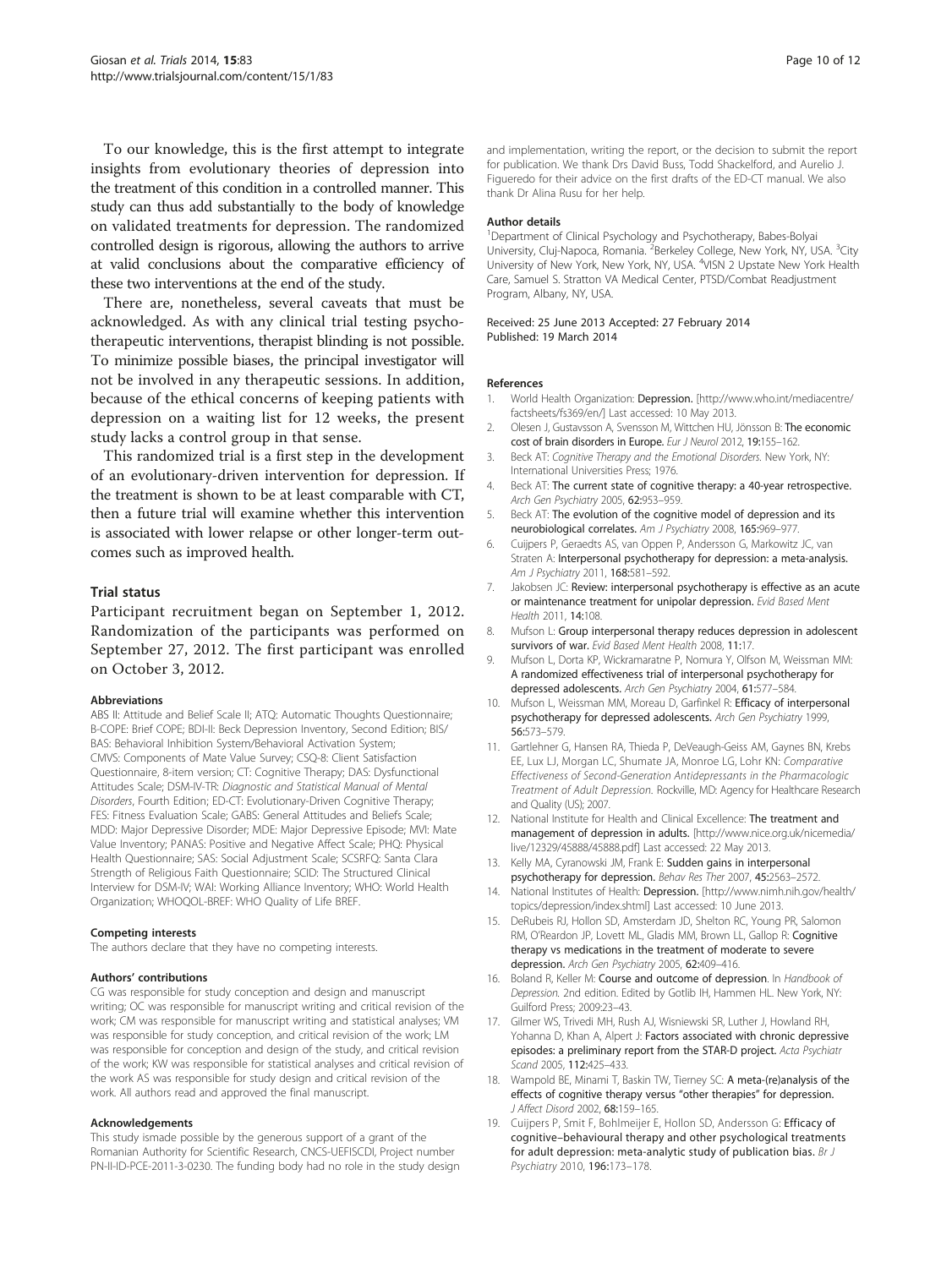- <span id="page-10-0"></span>20. Buss DM: Evolutionary Psychology: The New Science of the Mind. 1st edition. Boston, MA: Allyn & Bacon; 1998.
- 21. Bailey KG, Gilbert P: Evolutionary psychotherapy: where from here? In Genes on the Couch. Explorations in Evolutionary Psychotherapy. Edited by Gilbert P, Bailey KG. East Sussex: Brunner-Routledge; 2000:333–348.
- 22. Dobson KS, Shaw BF: Cognitive assessment with major depressive disorders. Cognit Ther Res 1986, 10:351-360.
- 23. Giosan C, Wyka KE: Is a successful High-K fitness strategy associated with better mental health? Evol Psychol 2009, 7:28–39.
- 24. Beck AT, Steer RA, Ball R, Ranieri W: Comparison of Beck Depression Inventories -IA and -II in psychiatric outpatients. J Pers Assess 1996, 67:588–597.
- 25. Giosan C: "Slow" reproductive strategy: a negative predictor of depressive symptomatology. Aust J Psychol 2013, 65:156-162.
- 26. Kirsner BR, Figueredo AJ, Jacobs WJ: Self, friends, and lovers: structural relations among Beck Depression Inventory scores and perceived mate values. *J Affect Disord* 2003, **75:**131-148.
- 27. Beck AT, Rush AJ, Shaw BF, Emery G: Cognitive Therapy of Depression. New York, NY: Guilford Press; 1979.
- 28. American Psychiatric Association: Diagnostic and Statistical Manual of Mental Disorders DSM-IV-TR. 4th edition. Washington, DC: American Psychiatric Association; 2000.
- 29. Beck AT, Steer AR, Brown GK: Manual for the Beck Depression Inventory-II. San Antonio, TX: The Psychological Corporation; 1996.
- 30. Nesse RM, Williams GC: Why Do We Get Sick? The New Science of Darwinian Medicine. New York, NY: Times Books; 1994.
- 31. Irons W: Adaptively relevant environments versus the environment of evolutionary adaptedness. Evol Anthropol 1998, 6:194–204.
- 32. Ellis A, Dryden W, DiGiuseppe R: The Practice of Rational Emotive Behavior Therapy. New York, NY: Springer Publishing Company; 2007.
- 33. Lejuez CW, Hopko DR, Hopko SD: A brief behavioral activation treatment for depression. Treatment manual. Behav Modif 2001, 25:255–286.
- 34. Beck JS: Cognitive Therapy: Basics and Beyond. 1st edition. New York, NY: The Guilford Press; 1995.
- 35. Ellis A: Reason and Emotion in Psychotherapy. Secaucus, NJ: Birch Lane: Carol Pub Group; 1994.
- 36. Ellis A: Reason and Emotion in Psychotherapy. New York, NY: Lyle Stuart; 1962.
- 37. First MB, Spitzer RL, Gibbon M, Williams JBW: Structured Clinical Interview for DSM-IV Axis I Disorders, Clinician Version. Washington, DC: American Psychiatric Publishing, Inc; 1997.
- 38. First MB, Spitzer RB, Gibbon M, Williams JBW: Interviu Clinic Structurat pentru tulburarile clinice de pe Axa 1 a DSM - Versiune clinica. Romanian Psychological Testing Services: Cluj-Napoca, CJ; 2007.
- 39. Beck AT, Ward CH: An inventory for measuring depression. Arch Gen Psychiatry 1961, 4:561–571.
- 40. Beck AT: Inventarul de depresie Beck Editia a doua (BDI-II). Romanian Psychological Testing Services: Cluj Napoca, CJ; 2012.
- 41. David D, Szentagotai A, Lupu V, Cosman D: Rational emotive behavior therapy, cognitive therapy, and medication in the treatment of major depressive disorder: a randomized clinical trial, post treatment outcomes, and six-month follow-up. J Clin Psychol 2008, 64:728-746.
- 42. Weissman MM, Olfson M, Gameroff MJ, Feder A, Fuentes M: A comparison of three scales for assessing social functioning in primary care. Am J Psychiatry 2001, 158:460-466.
- 43. Weissman MM, Prusoff BA, Douglas W, Harding PS, Myers JK: Social adjustment by self-report in a community sample and in psychiatric outpatients. J Nerv Ment Dis 1978, 166:317–326.
- 44. Weissman MM: Social Adjustment Scale Self-Report (SAS-SR) User's Manual. Multi-Health Systems, Inc: North Tonawanda, NY; 1999.
- 45. Gameroff MJ, Wickramaratne P, Weissman MM: Testing the short and screener versions of the Social Adjustment Scale-Self-Report (SAS-SR). Int J Methods Psychiatr Res 2012, 21:52-65.
- 46. World Health Organization: The World Health Organization Quality of Life (WHOQOL). [[http://www.who.int/mental\\_health/publications/whoqol/en/](http://www.who.int/mental_health/publications/whoqol/en/index.html) [index.html\]](http://www.who.int/mental_health/publications/whoqol/en/index.html) Last accessed: 22 May 2013.
- 47. Hwang HF, Liang WM, Chiu YN, Lin MR: Suitability of the WHOQOL-BREF for community-dwelling older people in Taiwan. Age Ageing 2003, 32:593–600.
- 48. Jang Y, Hsieh CL, Wang YH, Wu YH: A validity study of the WHOQOL-BREF assessment in persons with traumatic spinal cord injury. Arch Phys Med Rehabil 1890–1895, 2004:85.
- 49. Skevington SM, Lotfy M, O'Connell KA: The World Health Organization's WHOQOL-BREF Quality of Life assessment: psychometric properties and results of the international field trial. A report from the WHOQOL group. Qual Life Res 2004, 13:299–310.
- 50. Giosan C: High-K Strategy Scale: a measure of the High-K independent criterion of fitness. Evol Psychol 2006, 4:394–405.
- 51. Fisher M, Cox A, Bennett S, Gavric D: Components of self-perceived mate value. J Soc Evol Cult Psychol 2008, 2:156-168.
- 52. Landolt M, Lalumiere M, Quinsey V: Sex differences in intra-sex variations in human mating tactics: an evolutionary approach. Ethol Sociobiol 1995, 16:3–23.
- 53. Carver CS, White TL: Behavioral inhibition, behavioral activation, and affective responses to impending reward and punishment: the BIS/BAS scales. J Pers Soc Psychol 1994, 67:319-333.
- 54. McFarland BR, Shankman SA, Tenke CE, Bruder GE, Klein DN: Behavioral activation system deficits predict the six-month course of depression. J Affect Disord 2006, 91:229–234.
- 55. Sava FA, Sperneac AM: Sensitivity to Reward and Sensitivity to Punishment rating scales: a validation study on the Romanian population. Pers Individ Dif 2006, 41:1445–1456.
- 56. Schat ACH, Kelloway EK, Desmarais S: The Physical Health Questionnaire (PHQ): construct validation of a self-report scale of somatic symptoms. J Occup Health Psychol 2005, 10:363-381.
- 57. Rogers KA, Kelloway EK: Violence at work: personal and organizational outcomes. J Occup Health Psychol 1997, 2:63–71.
- 58. Schat ACH, Kelloway EK: Reducing the adverse consequences of workplace aggression and violence: the buffering effects of organizational support. J Occup Health Psychol 2003, 8:110-122
- Schat ACH, Kelloway EK: Effects of perceived control on the outcomes of workplace aggression and violence. J Occup Health Psychol 2000, 5:386–402.
- 60. Spence JT, Helmreich RL, Pred RS: Impatience versus achievement strivings in the type A pattern: differential effects on students' health and academic achievement. J Appl Psychol 1987, 72:522–528.
- 61. Freiheit SR, Sonstegard K, Schmitt A, Vye C: Religiosity and spirituality: a psychometric evaluation of the Santa Clara Strength of Religious Faith Questionnaire. Pastor Psychol 2006, 55:27–33.
- 62. Plante TG, Boccaccini MT: The Santa Clara Strength of Religious Faith Questionnaire. Pastor Psychol 1997, 45:375–387.
- 63. Plante TG, Vallaeys CL, Sherman AC, Wallston KA: The development of a brief version of the Santa Clara Strength of Religious Faith Questionnaire. Pastor Psychol 2002, 50:359–368.
- 64. Plante TG: The Santa Clara Strength of Religious Faith Questionnaire: assessing faith engagement in a brief and nondenominational manner. Religions 2010, 1:3–8.
- 65. Storch EA, Roberti JW, Bravata E, Storch JB: Psychometric investigation of the Santa Clara Strength of Religious Faith Questionnaire—Short-Form. Pastor Psychol 2004, 52:479–483.
- 66. Carver CS: You want to measure coping but your protocol's too long: consider the brief Cope. Int J Behav Med 1997, 4:92-100.
- 67. Carver CS, Scheier MF, Weintraub JK: Assessing coping strategies: a theoretically based approach. J Pers Soc Psychol 1989, 56:267-283.
- 68. Watson D, Clark LA, Tellegen A: Development and validation of brief measures of positive and negative affect: the PANAS scales. J Pers Soc Psychol 1988, 54:1063–1070.
- 69. Levine EL, Xu X, Yang L-Q, Ispas D, Pitariu HD, Bian R, Ding D, Capotescu R, Che H, Musat S: Cross-national explorations of the impact of affect at work using the State-Trait Emotion Measure: a coordinated series of studies in the United States, China, and Romania. Hum Perform 2011, 24:405–442.
- 70. Cristea IA, Matu S, Szentagotai TA, David D: The other side of rumination: reflective pondering as a strategy for regulating emotions in social situations. Anxiety Stress Coping 2013, 26:584-594.
- 71. Hollon SD, Kendall PC: Cognitive self-statements in depression: development of an automatic thoughts questionnaire. Cognit Ther Res 1980, 4:383–395.
- 72. Harrell TH, Ryon NB: Cognitive-behavioral assessment of depression: clinical validation of the automatic thoughts questionnaire. J Consult Clin Psychol 1983, 51:721–725.
- 73. Weissman AN, Beck A: Development and Validation of the Dysfunctional Attitude Scale: a Preliminary Investigation. [\[http://eric.ed.gov/?id=ED167619\]](http://eric.ed.gov/?id=ED167619).